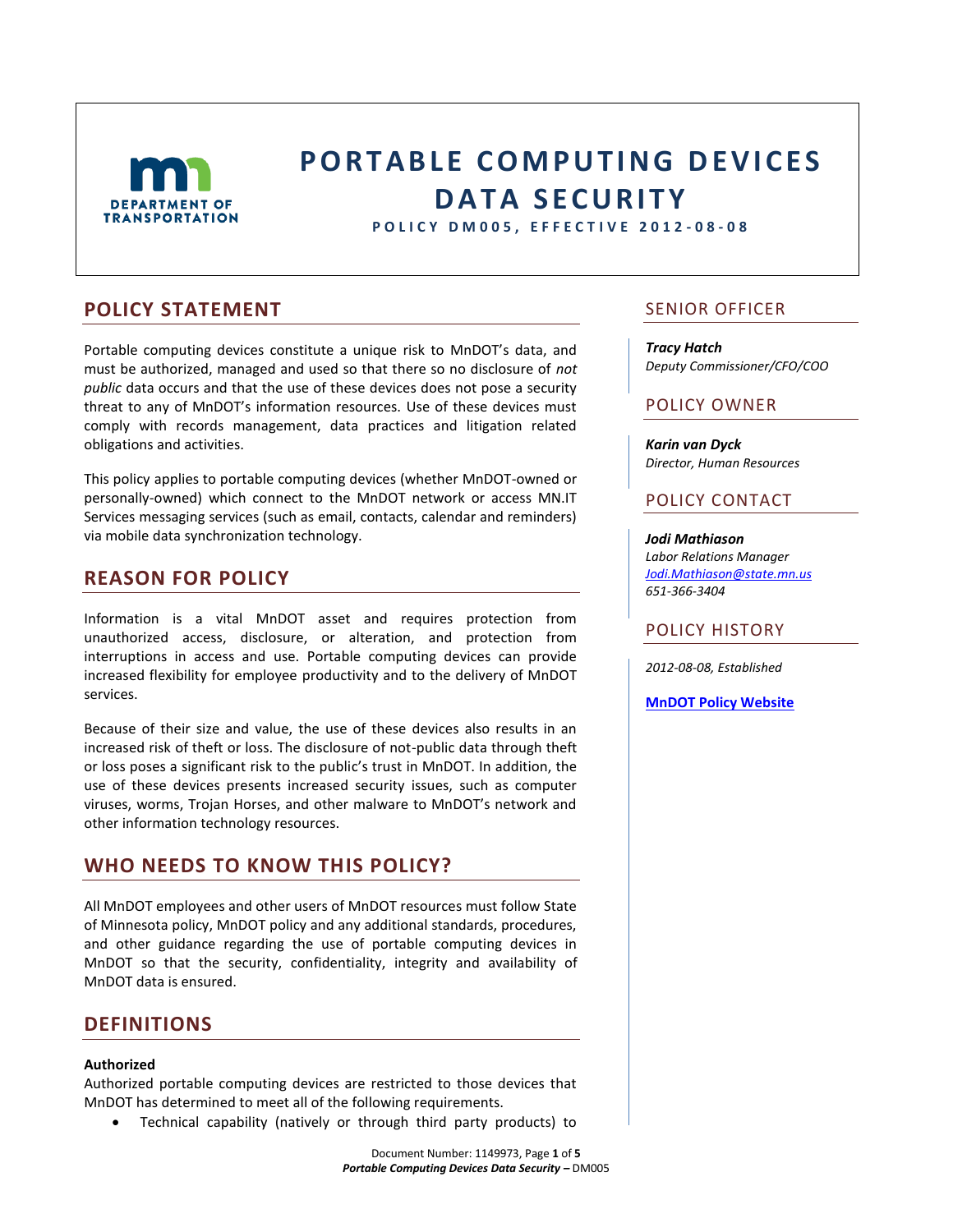comply with MnDOT security requirements

- Device selection requirements (e.g., type, manufacturer, features)
- Cost effectiveness requirements
- Securely managed in the current MnDOT IT infrastructure

#### **Not Public Data**

Any data collected, created, maintained or disseminated by a state agency which is classified other than *public.* This includes *confidential, private, nonpublic or protected nonpublic data* as defined in the Minnesota Government Data Practices Act, **[Minnesota Statute §13.02.](https://www.revisor.mn.gov/statutes/?id=13.02)**

#### **Portable Computing Device**

For purposes of this policy, the term means portable devices such as PDAs (personal digital assistants) or other such devices capable of storing and processing data, and connecting to a network. This includes tablet computers or tablets (example iPad) and smartphones (examples Android, iPhones, and Blackberries).

#### **Security Requirements**

- **Portable Computing Device Authorization** Portable computing devices must be authorized by MnDOT *(see definition for Portable Computing Devices)*
- **Authentication/password** Must follow all MN.IT Services requirements, **[Enterprise Security Portable Computing](http://www.mn.gov/oet/multimedia/pdf/SEC_S_Enterprise_Security_Portable_Computing_Devices)  [Device Standard \(MN.IT Services\)](http://www.mn.gov/oet/multimedia/pdf/SEC_S_Enterprise_Security_Portable_Computing_Devices)**
- **Encryption of Data** All MnDOT data stored on portable computing devices must be encrypted by one of the following means:
	- o An approved, third part product that is enforce through a controlled configuration and cannot be disabled by the user.
	- o Through a technical policy or localized applications that cannot be overwritten by the user.

## **Remote Data Wipe and Automatic Erase of Data** – Portable computing devices must have the capability to:

- o Be remotely erased (or "wiped") by the agency or service provider
- $\circ$  Automatically erase all data after a set amount of failed authentication attempts

## **PROCEDURES**

Use the links below to find information on topics relating to IT policies and security **[MnDOT IT Security Awareness and](http://ihub/itweb/security.html)  [Appropriate Use.](http://ihub/itweb/security.html)** 

## **RESPONSIBILITIES**

#### **Division Directors**

- Determine acceptable business risk for the use of portable computing devices and MnDOT's records management, litigation hold, and other regulatory or legal requirements.
- Ensure incorporation of the requirements of the MN.IT Services standard on portable computing devices into agreements with third parties to ensure proper controls are in place for the protection of state information assets.
- Assign MnDOT managers and staff to develop any necessary standards, guidance, process, or business procedures necessary for the appropriate management of portable computing devices in MnDOT.

#### **MN.IT Services**

- Provide awareness of the requirements of this policy to users and administrators of portable computing devices.
- Maintain an escalation process to ensure prompt action regarding lost or stolen devices.
- Create and maintain policies, standards, and procedures for secure use of portable computing devices.

#### **Supervisors**

- Follow any special guidance on employees assigned to MnDOT owned portable computing devices.
- Authorize usage and approve connectivity to entity resources for portable computing devices for employees as appropriate.
- As directed, submit and/or keep copies of signed agreements/acknowledgement forms from supervisors in the appropriate location(s).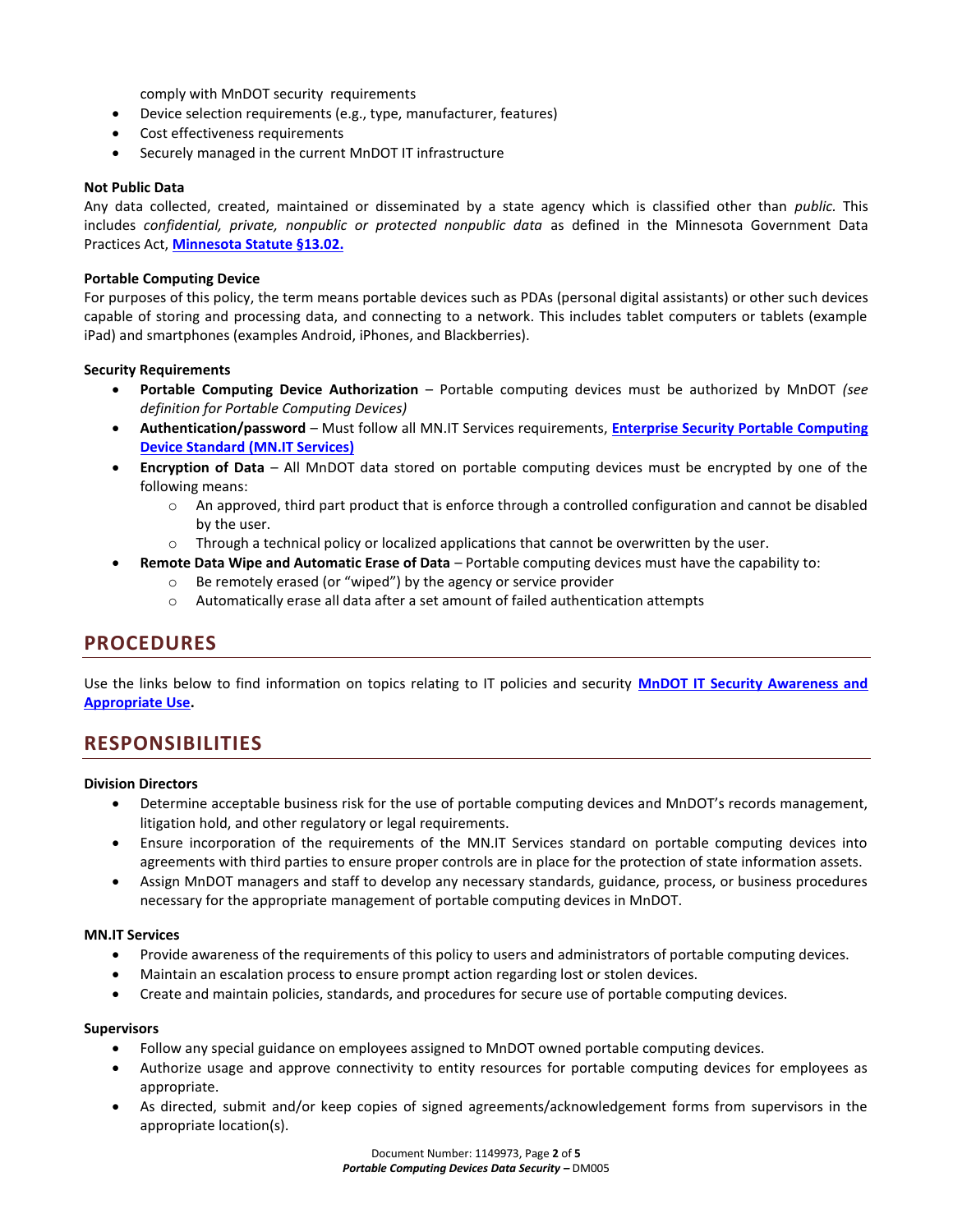Take appropriate disciplinary or corrective action whenever persons they supervise violate MnDOT or state policy on portable computing devices.

## **IT Service Desk, Local IT Support Staff, Administrative Staff**

- Refrain from enabling connectivity or access for any portable computing device that does not meet the requirements of this policy or other standards or guidance.
- Take appropriate steps to ensure that lost or stolen portable computing devices are located, disabled, or suspended from service as needed.
- Refrain from engaging in any activity to circumvent the security or other requirements for the use of portable computing devices.

### **Users**

- Follow this policy and any standards or guidance regarding the use of portable computing devices in MnDOT.
- Follow the **[Statewide Policy on Appropriate Use of Electronic Communication and Technology](http://www.mmb.state.mn.us/doc/hr/policy/policy-electronic)**
- Follow proper escalation and notification procedures when a portable device is lost or stolen (*detailed guidance is included in MnDOT's iHUB, A to Z, under "lost electronic devices" and under "stolen electronic devices").*
- Follow all approval requirements and sign agreement before using a personally owned device.
- Secure portable computing devices in a locked location.
- Refrain from engaging in any activity to circumvent the security or other requirements for the use of portable computing devices.
- Personally owned devices may not be connected to MnDOT's network or access the MN.IT Services mail message system unless the employee has supervisory approval, the device meets all security and other requirements, and the employee has signed the **Agreement for End User**

**[http://ihub.dot.state.mn.us/itweb/policy\\_and\\_security.html](http://ihub.dot.state.mn.us/itweb/policy_and_security.html)**

# **FREQUENTLY ASKED QUESTIONS**

- *Q: If I use my personal smartphone for Webmail or Web portal, does that mean that I have to sign a user agreement and MnDOT could wipe my device?*
- A: No. Webmail and Web portal have a secure connection, and none of the information is stored on a personal phone.
- *Q: Many organizations are moving toward a "Bring Your Own Device" environment where employees use their own personally owned devices for work. It seems like it would save MnDOT money because MnDOT would not have*  to purchase devices for employees, and employees would be more careful with their own devices. In addition, it *would simplify things for employees, not having to carry two devices all the time at work.*
- A: Some organizations are moving toward having employees use their personal devices at work. The primary growth in this area is in the private sector. In those businesses, the use of personal devices is often limited to a specific work area, such as sales.

Because it is a state agency, MnDOT has responsibilities and restrictions to protect data and to provide data when requested under the Data Practices Act, which do not apply to private businesses.

The necessary infrastructure to protect and manage portable computing devices is substantial, and the funds to buy, test, implement, and support the use of personally owned devices must be prioritized along with other important activities such as the consolidation of data centers, and the IT consolidation mandated by the State legislature.

### *Q*: *Why is it such a challenge to manage the security of devices like smartphones (iPhones, Droids)?*

A: A primary benefit of mobile devices such as smartphones is the ability to communicate with other technology sources (connectivity). It is also the primary risk. Connectivity makes the device powerful and useful. It also provides new and difficult to control access to MnDOT and State resources.

MnDOT and the State of Minnesota regulate access to these resources to known devices that meet minimumsecurity requirements. Mobile device management also provides the ability to remotely wipe and control applications on remote devices. This is important when the devices may contain sensitive data or access to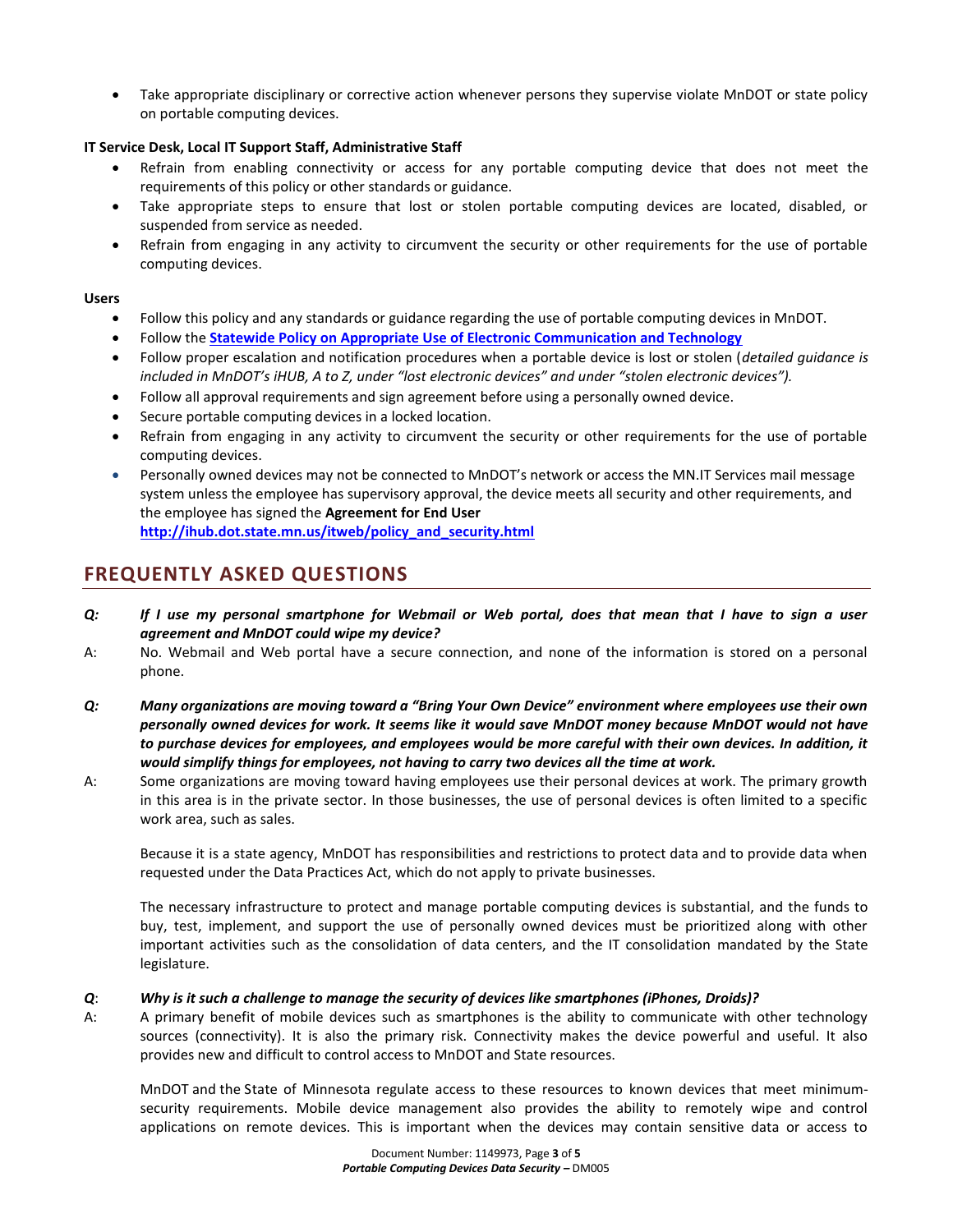sensitive data. Controlling applications installed on mobile devices also reduces our exposure to malware such as keystroke loggers, data mules, and viruses. However, the ability to manage applications requires an access control infrastructure that is not currently in place.

# **FORMS/INSTRUCTIONS**

Use the links below to find information on topics relating to IT policies and security **[MnDOT IT Security Awareness and](http://ihub/itweb/security.html)  [Appropriate Use.](http://ihub/itweb/security.html)** 

## **RELATED INFORMATION**

**[Enterprise Security Portable Computing Device Standard \(MN.IT Services\)](http://www.mn.gov/oet/multimedia/pdf/SEC_S_Enterprise_Security_Portable_Computing_Devices) [Statewide Policy on Appropriate Use of Electronic Communication and Technology](http://www.mmb.state.mn.us/doc/hr/policy/policy-electronic) [Mobile Devices Use Addendum to the Statewide Policy, Acknowledgement of Receipt, Mobile Device Services,](http://www.admin.state.mn.us/documents/bulletin_2006_attachment_cell-phone-receipt)  [and Equipment form](http://www.admin.state.mn.us/documents/bulletin_2006_attachment_cell-phone-receipt) [MnDOT Code of Ethics Policy](http://www.dot.state.mn.us/policy/hr/hr008.html) [MnDOT Legal & Litigation Holds Policy](http://www.dot.state.mn.us/policy/admin/ad004.html) [MnDOT Records Retention and Disposal Policy](http://www.dot.state.mn.us/policy/admin/ad003.html)**

## **PLAIN LANGUAGE** *(READABILITY SCORE FOR THIS POLICY)*

| Active Voice = $100\%$ ( $\geq 90\%$ ) | <b>Grade Level = 14.2 (Grades 12-14)</b> | Words per Sentence = 20.4 ( $\leq$ 18 words) |
|----------------------------------------|------------------------------------------|----------------------------------------------|
|                                        |                                          |                                              |

MnDOT must ensure the use of **[plain language](http://ihub.dot.state.mn.us/plainlanguage/index.html)** for all policies. All MnDOT policies use the Flesch Reading Ease formula for calculating the approximate reading level of English-language content. Microsoft Word for Windows© offers an automatic readability score. The measures MnDOT uses include, **active voice** (greater than 90% of the time), **grade level** (grades 12- 14), **words per sentence** (less than or equal to 18 words).